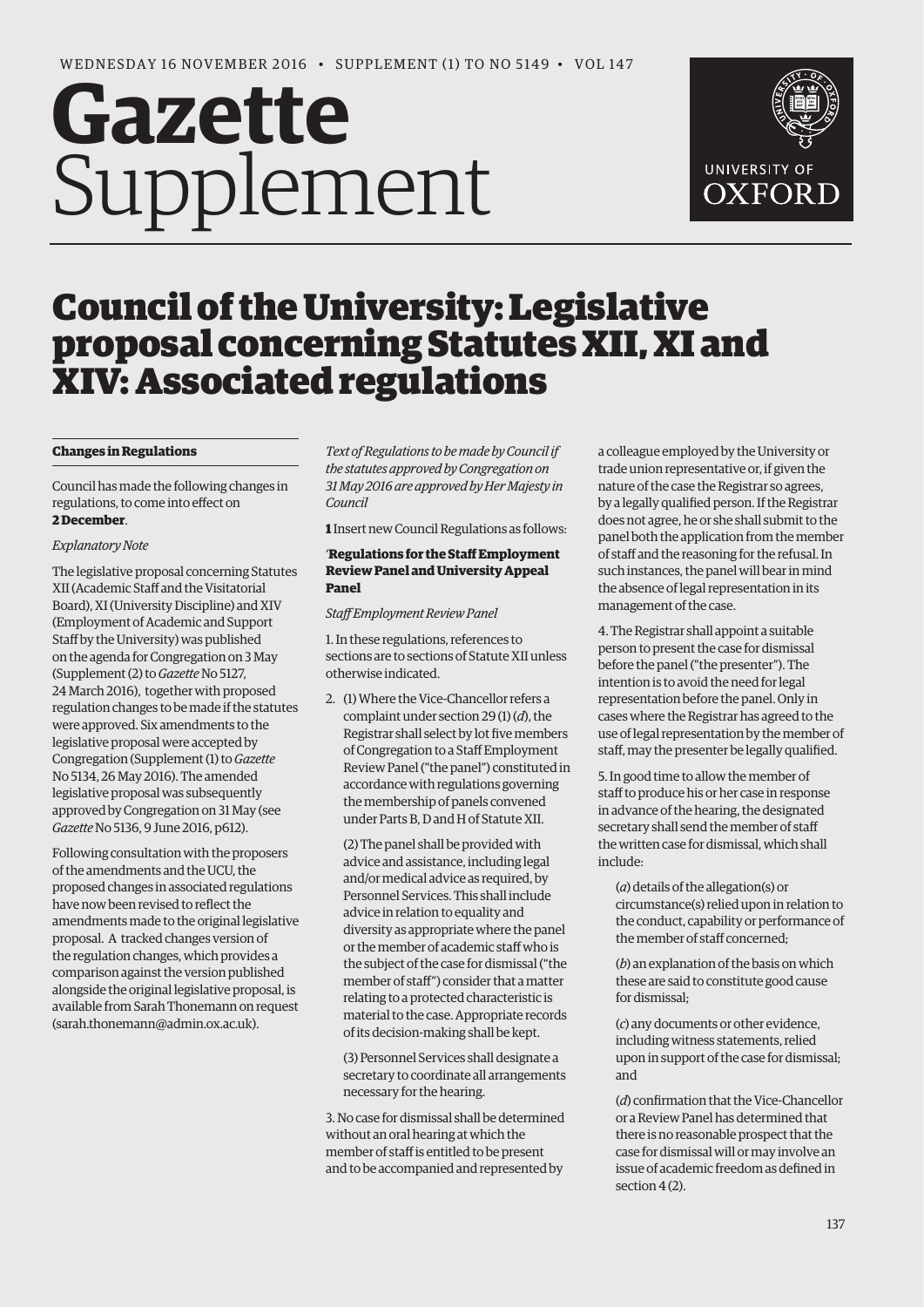6. In good time to allow for consideration by the panel and the presenter before the hearing, the member of staff shall send to the secretary his or her written response which shall contain an explanation of his or her response to the case for dismissal, copies of any documents on which he or she wishes to rely, a list of his or her witnesses, and copies of their statements of evidence.

7. (1) Where the case for dismissal, or the member of staff's case in response, involves any issue of physical or mental incapacity or capability, Personnel Services shall, if requested by the panel, arrange for the panel to be provided with access to expert medical advice in relation to such incapacity or capability or to any steps which may be taken in mitigation of the same.

(2) Where Personnel Services have arranged for the panel to be provided with access to expert medical advice, the member of staff may be required to make himself or herself available for examination by such medical expert as may be appointed for this purpose and at the University's expense.

8. Subject to the provisions of Statute XII and these regulations, the panel shall have general power to manage its own proceedings, including to:

(*a*) postpone or adjourn a hearing, if it considers that there are reasonable grounds to do so;

(*b*) set time limits on the evidence given or representations made, consistent with providing a fair opportunity for each party to present its case at the hearing;

(*c*) determine the order of proceedings at the hearing, consistent with each party being given a fair opportunity to give evidence, call witnesses, question any person who gives evidence and make representations;

(*d*) permit the introduction of new evidence at the hearing, where there is good reason to do so, and, if so, to adjourn the hearing if the panel considers this is necessary to enable the other party to consider the proposed evidence or further evidence in response; and

(*e*) ensure that each step in the proceedings is taken as promptly as is reasonably practicable.

9. During preparation for the hearing and the hearing itself, the member of the academic staff has the right in strict confidence to discuss the situation with and obtain advice and moral support from colleagues in the

University and outside it, personal friends and family. Such communications must not impart more information, nor be made to more people, than is strictly necessary in order to obtain the necessary advice and moral support. In addition, the member of staff must not share any information that would or could prejudice the fair and proper conduct of the hearing, breach the confidentiality of others, make known information about the parties to the hearing that could be considered slanderous or libellous, or otherwise breach the member of staff's contractual or common law duties.

10. The member of staff and the presenter shall have the right to call witnesses and to ask questions of any witnesses called in support of the case for dismissal or the case in response respectively.

11. The panel may dismiss a case for undue delay.

12. The panel may remit any case to the Vice-Chancellor for further consideration, in particular, if an issue arises in the course of proceedings which in the panel's view requires the consideration of academic freedom.

13. The chair may, by an appropriate certificate in writing, correct any accidental errors in documents recording the decisions of the panel.

14. The panel shall hear representations on the appropriate sanction, if any, and any evidence or representations in mitigation, before deciding whether the complaint should be upheld and, if so, what sanction, if any, should be imposed.

15. The panel shall produce its decision in writing, together with a statement of its findings of fact, the reasons for its decision and its recommendations, if any, as to the appropriate sanction, as soon as is reasonably practicable after the hearing and send it to the Vice-Chancellor, the member of staff, the presenter, and Personnel Services. The panel shall try to come to a unanimous decision. However, a decision can be reached by a majority.

16. (1) Where any case for dismissal has been upheld and the panel has recommended dismissal, the Vice-Chancellor may dismiss forthwith or upon such terms as he or she considers fit.

(2) If the Vice-Chancellor decides not to dismiss, the actions he or she may take are as set out in section 39 (2).

(3) Any warning given under section 39 (2) (*c*) shall be recorded in writing and shall remain live for two years.

17. (1) By its decision under regulation 15 above, the panel shall notify the member of staff of his or her right of appeal under section 38 and shall enclose a copy of these regulations with its decision.

(2) If a member of staff wishes to appeal a panel's decision under section 38, he or she shall send written grounds of appeal to the Registrar within 14 days of receipt of the panel's decision.

(3) The Registrar shall refer any appeal under section 38 (*b*) to a Pro-Vice-Chancellor.

(4) The Registrar shall bring any appeal under section 38 (*a*) to the attention of the Vice-Chancellor who shall refer the appeal for determination to a University Appeal Panel constituted and acting in accordance with regulations 18–27 below.

#### *University Appeal Panel*

18. (1) A University Appeal Panel ("the appeal panel") shall be comprised of five members of Congregation selected by lot by the Registrar in accordance with regulations governing the membership of panels convened under Parts B, D and H of Statute XII.

(2) The appeal panel shall be provided with advice and assistance, including legal and/or medical advice as required, by Personnel Services. This shall include advice in relation to equality and diversity as appropriate where the panel or the member of staff consider that a matter relating to a protected characteristic is material to the case. Appropriate records of its decisionmaking shall be kept.

(3) Personnel Services shall designate a secretary to coordinate all arrangements necessary for the determination of the appeal.

19. (1) The appeal panel shall hear and determine an appeal from any decision as provided for by section 52.

(2) A notice of an appeal to the appeal panel shall be served on the Registrar within 28 days of the date on which the written notification under section 38 (*a*) was sent to the member of staff unless the Registrar considers it is in the interest of justice and fairness to allow a notice to be served outside of that period.

(3) There shall be no right of appeal from a finding of fact made by a Staff Employment Review Panel or by a Redundancy Panel under Part B of Statute XII except that, where the appeal panel is satisfied that it is necessary in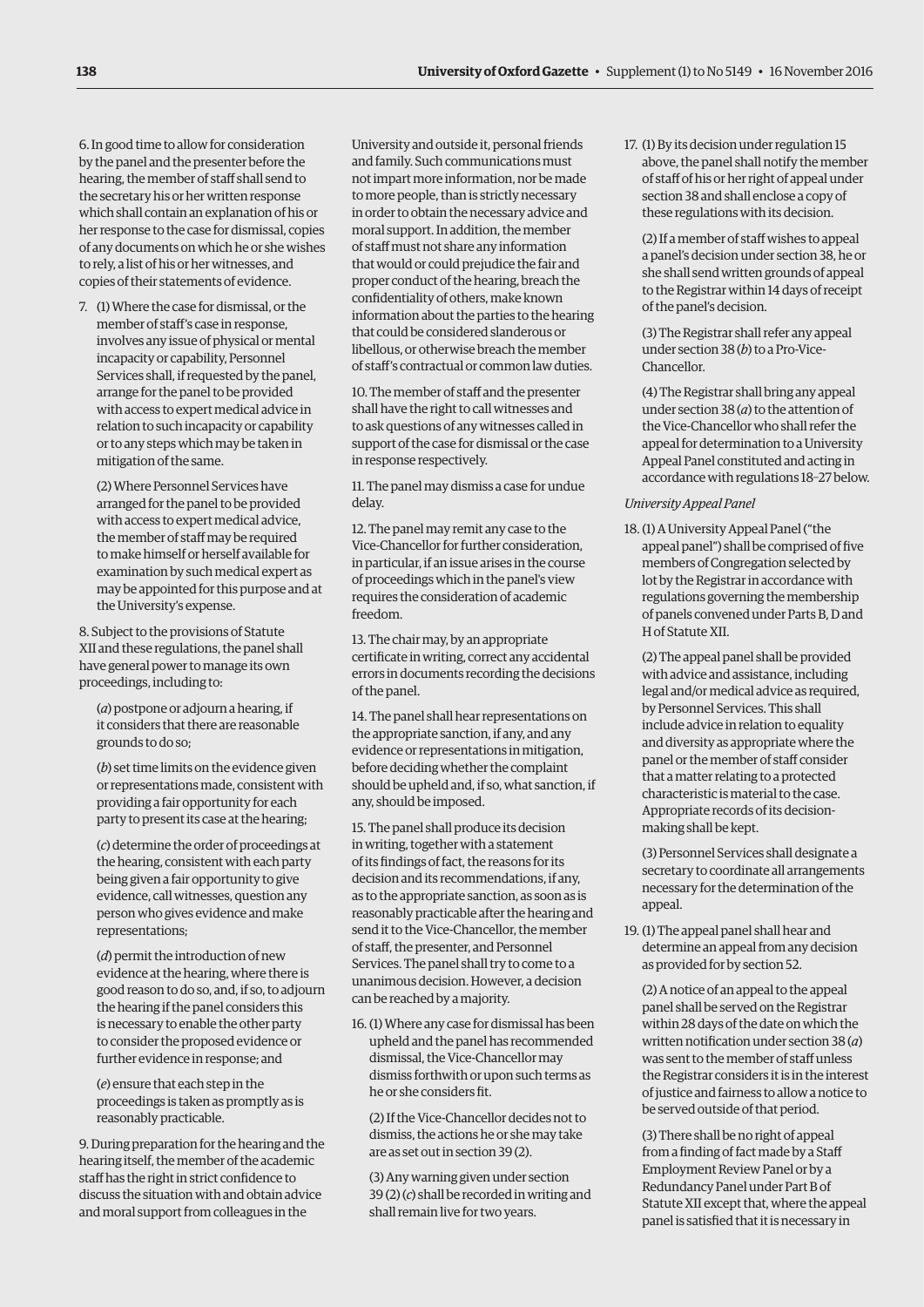the interests of fairness, the appeal panel may consider new evidence from the member of staff which was not before the original panel and/or may conduct such further inquiries or investigations as it considers necessary.

(4) Subject to regulation 19 (3) above, the appeal panel shall consider the grounds of appeal raised by the member of staff and conduct an appeal by way of review rather than re-hearing.

20. (1) No appeal shall be determined without an oral hearing at which the member of staff is entitled to be present and to be accompanied and represented by a colleague employed by the University or trade union representative or, if given the nature of the case the Registrar so agrees, by a legally qualified person. If the Registrar does not agree, he or she shall submit to the appeal panel both the application from the member of staff and the reasoning for the refusal. In such instances, the panel will bear in mind the absence of legal representation in its management of the case.

(2) The Registrar shall appoint a suitable person to respond to the appeal ("the presenter"). The intention is to avoid legal representation before the appeal panel. Only in cases where the Registrar has agreed to the use of legal representation by the member of staff, may the presenter be legally qualified.

21. Subject to the provisions of Statute XII and these regulations, the appeal panel shall have general power to manage its own proceedings, including to:

(*a*) postpone or adjourn an appeal hearing, if it considers that there are reasonable grounds to do so;

(*b*) set time limits on the evidence given (if any) or representations made, consistent with providing a fair opportunity for each party to present its case at the appeal hearing;

(*c*) where the appeal panel is satisfied that it is necessary to do so, obtain expert medical evidence, or further or up-todate expert medical evidence, in the circumstances set out in regulation 7 (1) above and where the member of staff has attended for medical examination as set out in regulation 7 (2) above.

(*d*) determine the order of proceedings at the appeal hearing, consistent with each party being given a fair opportunity to state their case on the appeal; and

(*e*) ensure that each step in the proceedings is taken as promptly as is reasonably practicable.

22. The appeal panel may remit any case to the Vice-Chancellor for further consideration, in particular, if an issue arises in the course of proceedings which in the panel's view requires the consideration of academic freedom.

23. The appeal panel may, by an appropriate certificate in writing, correct any accidental errors in documents recording its decisions.

24. Where the appeal concerns a decision to dismiss without notice, the member of staff shall be suspended without pay pending determination of the appeal.

25. (1) The appeal panel shall decide whether to confirm or revoke the decision of the original panel, or to impose a different sanction. The appeal panel shall try to come to a unanimous decision. However, a decision can be reached by a majority.

(2) If the appeal panel on an appeal from a decision of a Staff Employment Review Panel decides to revoke the decision to dismiss and impose a different sanction, it may recommend one of the steps set out in section 39 (2).

(3) Any warning given under section 39 (2) (*c*) shall be recorded in writing and shall remain live for two years.

26. The appeal panel shall produce its decision in writing as soon as is reasonably practicable after the appeal hearing and send it to the Vice-Chancellor, the member of staff, the presenter and Personnel Services.

27. The appeal panel's decision shall be final.'

**2** Insert new Council Regulations as follows:

#### '**Regulations for the Redundancy Panel**

1. The Redundancy Panel ("the Panel") shall consider cases referred to it according to Statute XII sections 12 and 13 only after the University's personnel procedures applicable to potential redundancies in academic and academic-related staff on permanent, self-financing and open-ended contracts, and to early termination of academic and academic-related fixed-term contracts, have been followed up to and including full consideration of alternatives to compulsory redundancy.

2. The Panel shall be comprised of five members drawn from a pool elected from and by Congregation in accordance with regulations governing the membership of panels convened under Parts B, D and H of Statute XII.

3. The University and College Union (UCU) will be invited to provide a representative to attend the Panel meeting as an observer for the purpose of reporting to the joint consultative committee only, and on the basis that proceedings before the Panel shall remain confidential until notification of the decision reached by the Panel is communicated to the affected member or members of staff.

4. The Panel shall meet as and when required.

5. The Panel can only consider cases that meet the following definition of redundancy based on the Employment Rights Act 1996, section 139, as amended or re-enacted from time to time.

6. A dismissal is by reason of redundancy if the dismissal is attributable wholly or mainly to:

(1) the fact that his employer has ceased, or intends to cease,

(*a*) to carry on the activity for the purposes of which the employee was employed by it, or

(*b*) to carry on that activity in the place where the employee was so employed, or

(2) the fact that the requirements of the University

(*a*) for employees to carry out work of a particular kind, or

(*b*) for employees to carry out work of a particular kind in the place where the employee was employed by the employer,

have ceased or diminished or are expected to cease or diminish.

7. The procedure to be adopted by the Panel will be as follows.

(1) The Panel will consider only formal proposals for redundancy forwarded by Divisional Boards or other appropriate authorities.

(2) The formal proposals should be submitted in the first instance to the Director of Human Resources, who will forward a copy to the UCU joint secretary.

(3) The Panel will be convened and supported by Personnel Services.

(4) All proposals submitted to the Panel must contain the following information: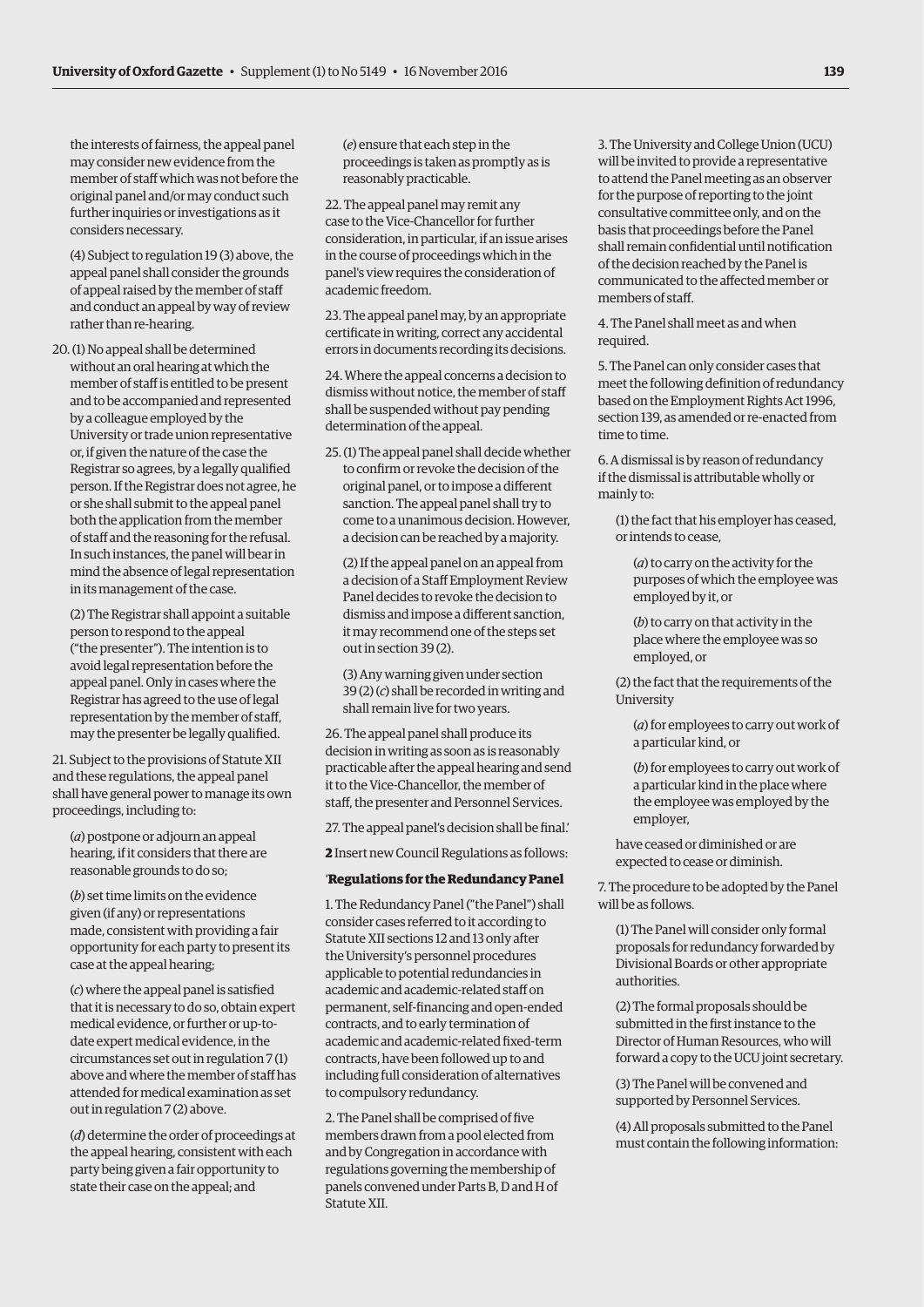(*a*) an explanation of why redundancy is proposed; this may, for example, include evidence showing that the source of funding for a particular activity is due to diminish or cease and that there is no alternative source of funding to support the continuation of that activity;

(*b*) details of the areas of activity affected and the numbers and descriptions of posts in those areas ("the redundancy pool"), including job title, grade, hours of work, job description, reporting structure, departmental organisational chart; also current source of funding and a copy of any relevant research contract(s);

(*c*) details of the selection criteria used and selection activities undertaken where it is not proposed that all the staff in the redundancy pool are to be made redundant, including CV and scoring against selection criteria;

(*d*) information on measures taken to try to avoid compulsory redundancy (eg efforts to seek redeployment and/or to achieve the necessary reductions in staffing through voluntary redundancy), including copies of correspondence, notes of meetings, etc;

(*e*) an equality impact assessment reporting whether staff groups who share a protected characteristic within the meaning of the Equality Act 2010 will be adversely affected and details of any actions that were taken or considered to mitigate these effects;

(*f*) information on consultation with affected individual(s) and employee representatives, including copies of correspondence, notes of meetings, etc.

(5) Where the proposal is to dismiss as redundant 20 or more employees at one establishment within a period of 90 days or less, the Panel will invite the appropriate representatives to participate in consultation about the proposed compulsory redundancies, including consultation about ways of avoiding compulsory redundancies, reducing the numbers of compulsory redundancies, and mitigating the consequences of compulsory redundancies. Such consultation shall be undertaken with a view to reaching agreement with the appropriate representatives. In this regulation

"establishment" and "appropriate representatives" shall be construed in accordance with sections 188 and 188A of the Trade Union and Labour Relations (Consolidation) Act 1992 as amended or re-enacted from time to time.

(6) The Panel will consider any written or oral representations from individual(s) directly affected by the proposals. Individuals potentially affected under the redundancy proposals shall be informed of the date of the Panel meeting at least two weeks before the Panel meet. They will be invited to submit any representations that they may wish to make to the Panel to a named person, which must be received one week in advance of the Panel meeting. They will also be invited to meet with the Panel, if they wish to do so, and may be accompanied by a colleague or a trade union representative.

(7) The Head of Department or his or her delegated nominee will provide information to the Panel and will attend the panel meeting to answer any questions in respect of the redundancy proposals.

(8) The Panel will carefully scrutinise each case referred to it and will consider whether:

(*a*) the proposal is based on objectively verifiable grounds which are covered by the University's definition of redundancy;

(*b*) the redundancy pool has been appropriately defined;

(*c*) the selection criteria and selection activities were objectively justifiable and appropriate to the circumstances;

(*d*) all appropriate options have been pursued to avoid compulsory redundancy, in particular efforts to seek redeployment where this is desired by the affected individual(s), and/or to achieve the necessary reductions in staffing through voluntary redundancy;

(*e*) there has been appropriate consultation at departmental and/or divisional level with the affected individual(s) and with their representatives, with a view to avoiding compulsory redundancy, reducing the number of compulsory redundancies, and mitigating the consequences of compulsory redundancies;

(*f*) all relevant requirements under current employment legislation, including the obligation to avoid unlawful discrimination and to inform and consult appropriate representatives where required, have been met.

If, in the opinion of the majority of the Panel, one or more of these conditions are not satisfied, the Panel will return the proposal to the originating division or appropriate authority for further consideration.

(9) Appropriate records of the Panel meeting will be kept.

(10) The Panel will provide a brief report of its considerations and recommendations to the relevant Head of Department and Head of Division. The Panel may authorise the relevant Head of Department to issue a notice of redundancy, which will include a brief summary of the Panel's considerations in relation to the affected post-holder, their notice period, details of redundancy payments and their opportunity to appeal.

8. After all notices of redundancy have been issued to individuals, and the deadline for any appeals has passed, a notice of the decision reached by the Redundancy Panel shall be placed in the *Gazette*.

9. Appeals against redundancy dismissal will be heard by the University's Appeal Panel for academic and academic-related staff.

10. An anonymised summary of the activity of Redundancy Panels shall be provided annually by the Director of HR to the Personnel Committee, and the Committee will publish that report to Congregation.'

**3** Insert new Council Regulations as follows:

# '**Regulations for Constituting Panels convened under Statute XII Parts B, D and H**

### *Election of members to the pool from which Panels are to be drawn*

1. These procedures do not apply to a Review Panel constituted under section 28 of Statute XII.

2. Elections for membership of the pool from which members are drawn for Panels convened under Parts B, D and H of Statute XII ("the Pool") shall be conducted amongst members of Congregation as provided for by Statute IV and regulations made thereunder. There will be 24 persons in the Pool, with four members representing each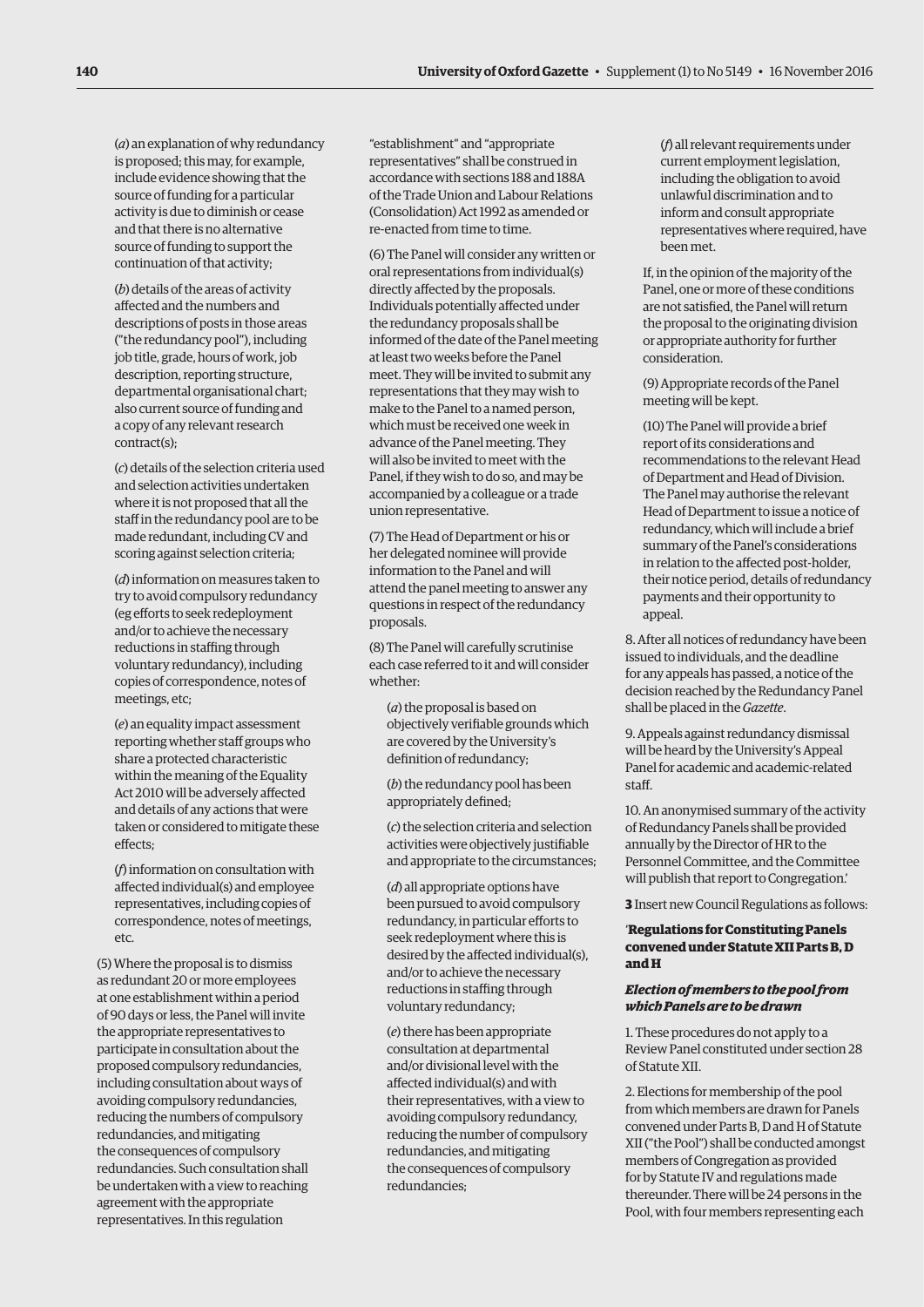of the four academic divisions, the Gardens, Libraries and Museums, and the University Administration and Services.

3. Members of the Pool shall:

(1) be elected from members of Congregation to whom Statute XII applies by members of Congregation under the provisions of regulations for elections made under Statute IV;

(2) hold office for four years;

(3) be capable of re-election once.

4. Those who fill a casual vacancy in the Pool and hold office for less than four years shall subsequently be eligible to complete two full terms of office.

5. Each member of the Pool will be required to attend appropriate training, including on equality and diversity, before serving on a Panel.

#### *Formation of a Panel*

6. Members are appointed to serve on Panels on a case-by-case basis.

7. When a case is referred to a Panel, the Registrar (or a person appointed by the Registrar to act on his or her behalf) shall select by lot five members to serve on the Panel from amongst all such members of the Pool who are eligible to serve. Circumstances that would render a person ineligible to serve would include those where the person had a prior involvement in the case or a conflict of interest. If any person so selected considers they should have been considered ineligible, they should declare it at the earliest opportunity and step down. An alternate may be selected by lot and appointed to act in his or her place.

8. The first person selected by lot shall serve as chair of the Panel.

9. Should the selection by lot of the five members of a Panel result in five of those members being persons of the same sex, then, where the eligible members of the remaining Pool include a person or persons of the other sex, a further selection (by lot, if applicable) shall be made from amongst those persons and the person so chosen shall replace the fifth selected member of the Panel.

10. If any of the five members of the Panel so selected for the consideration of a case is unable to serve, a further person shall be selected by the same procedure to replace the member who is unable to serve.

11. The selected Panel members shall serve on the Panel for the duration of its consideration of that case whether or not their period of office as a member of the Pool has expired in the interim.

12. No person who has served on a Panel previously constituted to consider a case shall be eligible to serve on any further Panel constituted to consider that case.'

**4** In Council Regulations 5 of 2006, concerning Appeals to the Appeal Court, in Part 2 (Parties to Appeals and Representation) amend regulation 2.1 as follows (deleted text struck through):

'2.1. The parties to an appeal against a decision of the Visitatorial Board or any other appeal under Part H of Statute XII or against a decision of the Vice-Chancellor under section 5 of Statute XVII shall be:

(1) the appellant; and

(2) the University acting through the Registrar or a solicitor or another suitable person appointed by the Vice-Chancellor.'

**5** Ibid, in Part 3 (Powers of the Court) amend regulation 3.1 as follows (new text underlined, deleted text struck through):

'3.1. (1) The powers of the Court in respect of appeals made against decisions of the Visitatorial Board and other appeals arising under Part H of Statute XII are specified in section  $4\theta$  52 of that statute.

(2) In these appeals the Court may make any of the orders mentioned in section 44 (3) 56 (2) of that statute.'

**6** Ibid, in Part 7 (Decision) amend regulation 7.2 as follows (new text underlined, deleted text struck through):

'7.2. Decisions on appeals against decisions of the Visitatorial Board and other appeals arising under Part H of Statute XII shall be stated and communicated in accordance with the provisions of section 45 57 of that statute.'

**7** In Council Regulations 36 of 2002, concerning the Visitatorial Board, amend the title of the regulation as follows (new text underlined, deleted text struck through):

'Regulations for the Visitatorial Board made under Section 2233 of Statute XII'

**8** Ibid, delete in all instances 'Chairman' and substitute 'chair'.

**9** Ibid, delete in all instances 'charge' and substitute 'complaint'.

**10** Ibid, delete in all instances 'charges' and substitute 'complaints'.

**11** Ibid, delete in all instances 'charged' and substitute 'who is the subject of the complaint'.

**12** Ibid, in regulation 3, delete reference to 'section 16' and substitute 'section 19'.

**13** Ibid, in regulation 4, delete reference to 'section 7 (3)' and substitute 'section 9 (3)'.

**14** Ibid, in regulation 10, delete reference to 'section 25' and substitute 'section 40'.

**15** Ibid, in regulation 11, delete reference to 'section 19 (6) (*d*)' and substitute 'section 29 (1) (*d*)', and delete reference to 'section 20 (2)' and substitute 'section 31'.

**16** Ibid, in regulation 20, delete reference to 'section 19 (4)' and substitute 'section 29 (1) (*d*)'.

**17** Ibid, in regulation 34 (2), delete reference to 'section 5' and substitute 'section 6'.

**18** Ibid, in regulation 41 (2), delete reference to 'section 24' and substitute 'section 39 (2)'.

**19** Ibid, in regulation 41 (3), delete reference to 'section 24' and substitute 'section 39 (2) (*c*)'.

**20** Ibid, insert new regulation 23 as follows and renumber existing regulations 23–42 accordingly:

'23. (1) Where the case for dismissal, or the member of staff's case in response, involves any issue of physical or mental incapacity or capability, the secretary may arrange for the board to be provided with access to expert medical advice in relation to such incapacity or capability or to any steps which may be taken in mitigation of the same.

(2) Where the secretary has arranged for the board to be provided with access to expert medical advice, the member of staff may be required to make himself or herself available for examination by such medical expert as may be appointed for this purpose and at the University's expense.'

**21** In Council Regulations 40 of 2002, concerning Regulations for the Grievance Committee, amend the title of the regulation as follows (new text underlined, deleted text struck through):

'Regulations for the Grievance Committee made under Section 3447 of Statute XII'

**22** Ibid, amend regulation 1 as follows (new text underlined, deleted text struck through):

'1. When reference has been made to the Grievance Committee under section 3245 of Statute XII the chairman of the committee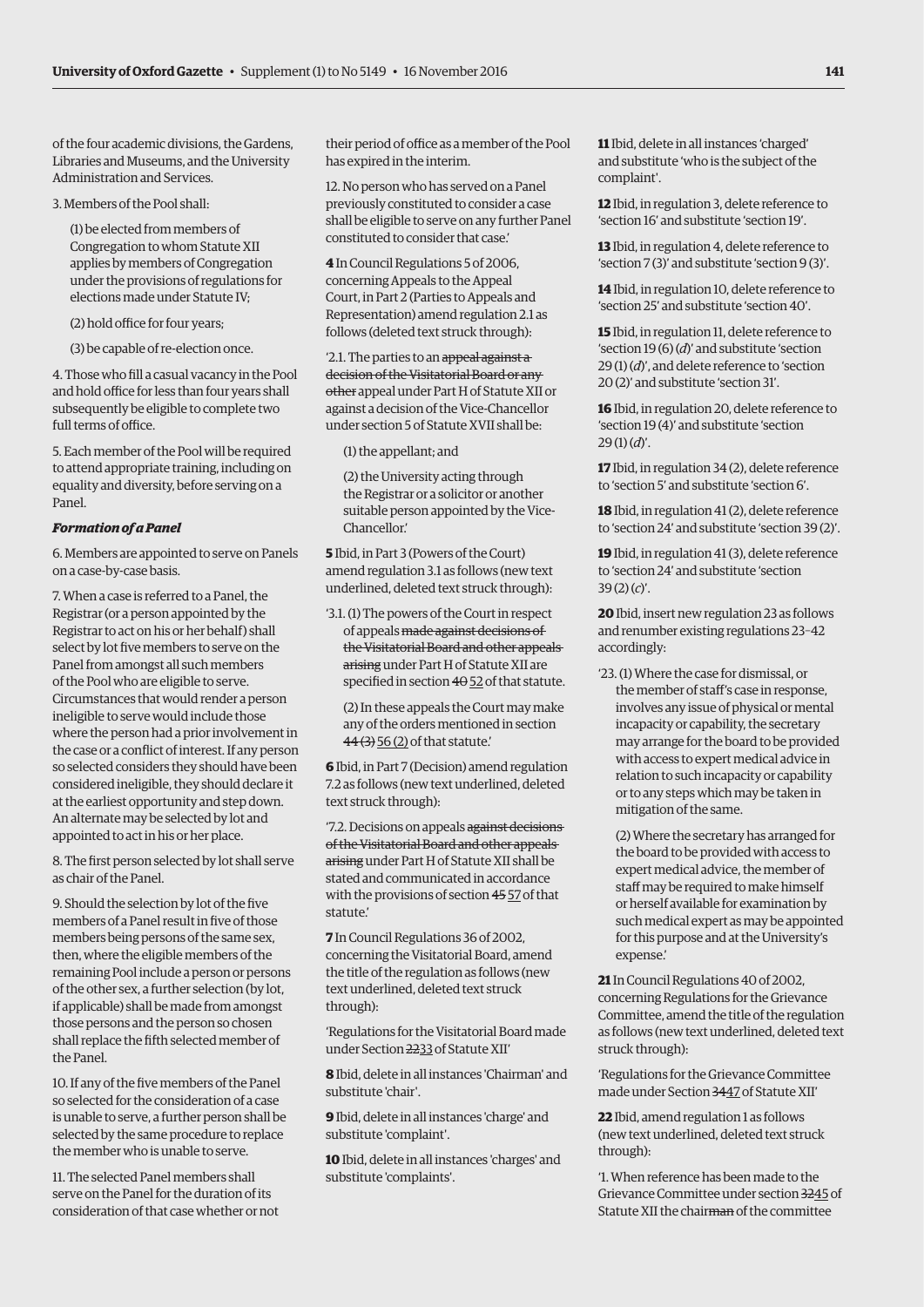shall invite the aggrieved person, and any person against whom the grievance lies, to submit a written statement to the committee.'

**23** Ibid, amend regulation 3 as follows (new text underlined, deleted text struck through):

'3. After due consideration, the Grievance Committee shall inform Council of its decision under the provisions of section 3548 of Statute XII.'

**24** Repeal Council Regulations 38 of 2002 concerning the Medical Board made under Section 27 (5) of Statute XII.

**25** Amend the title of Council Regulations 41 of 2002, concerning the Appointment of Alternates made under Section 7 (3) of Statute XII, as follows (new text underlined, deleted text struck through):

'Regulations for the Appointment of Alternates made under Section 97 (3) of Statute XII'

**26** These changes in regulations shall take effect on the date that the Statutes approved by Congregation on 31 May 2016 are approved by Her Majesty in Council.